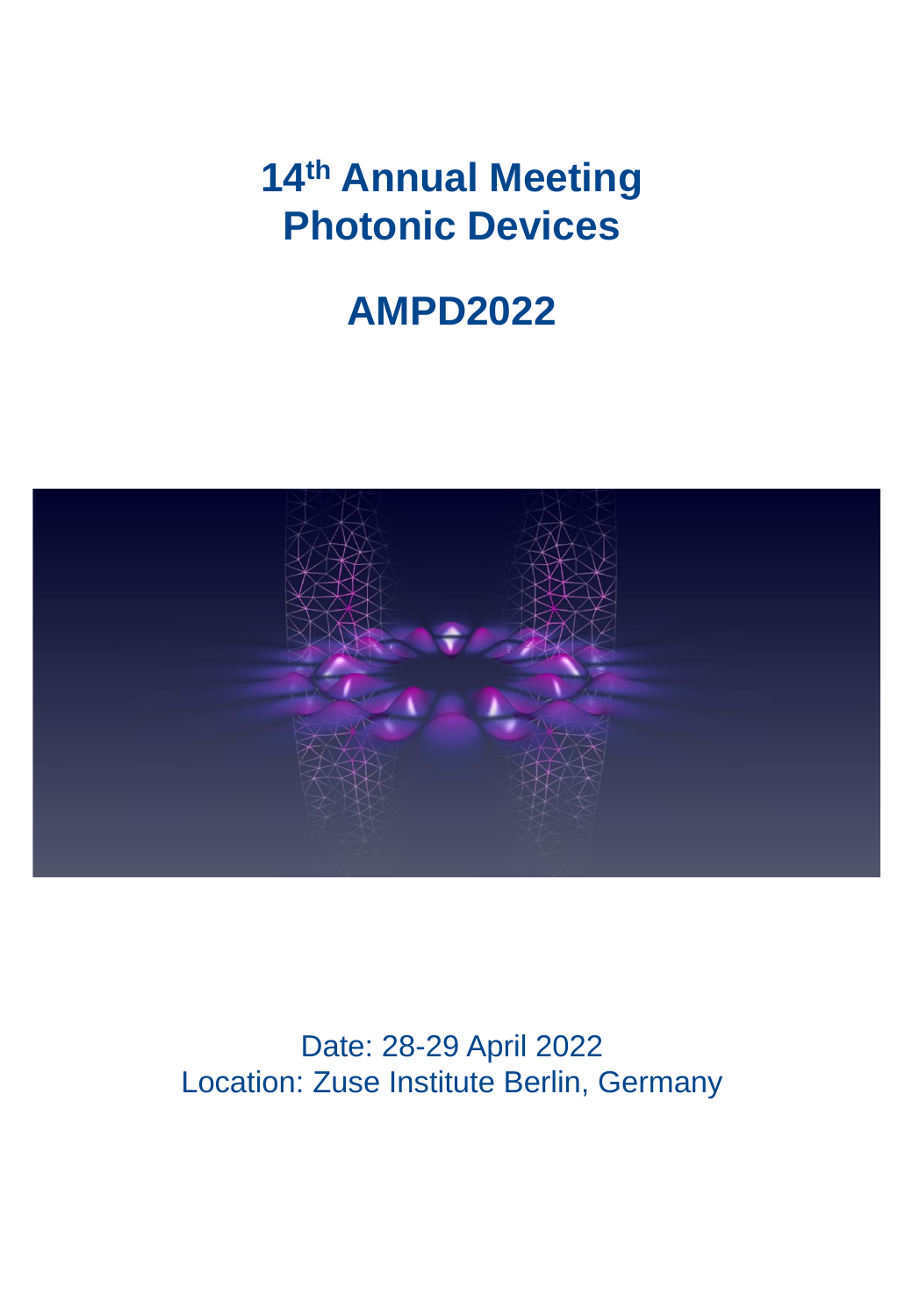## Venue

Zuse Institute Berlin Takustraße 7 14195 Berlin Germany



## **Organizers**

The Annual Meeting Photonic Devices is organized by members of the Computational Nano Optics group. www.zib.de/cno

### Corona Regulations

- 3G: persons who recovered from COVID, fully vaccinated persons or tested persons are admitted
- Mask obligation exists in all closed rooms
- Limited space in the lecture hall: if the capacity of the lecture hall is exceeded during a talk, participants may have to stay outside temporarily
- The regulations may have to be updated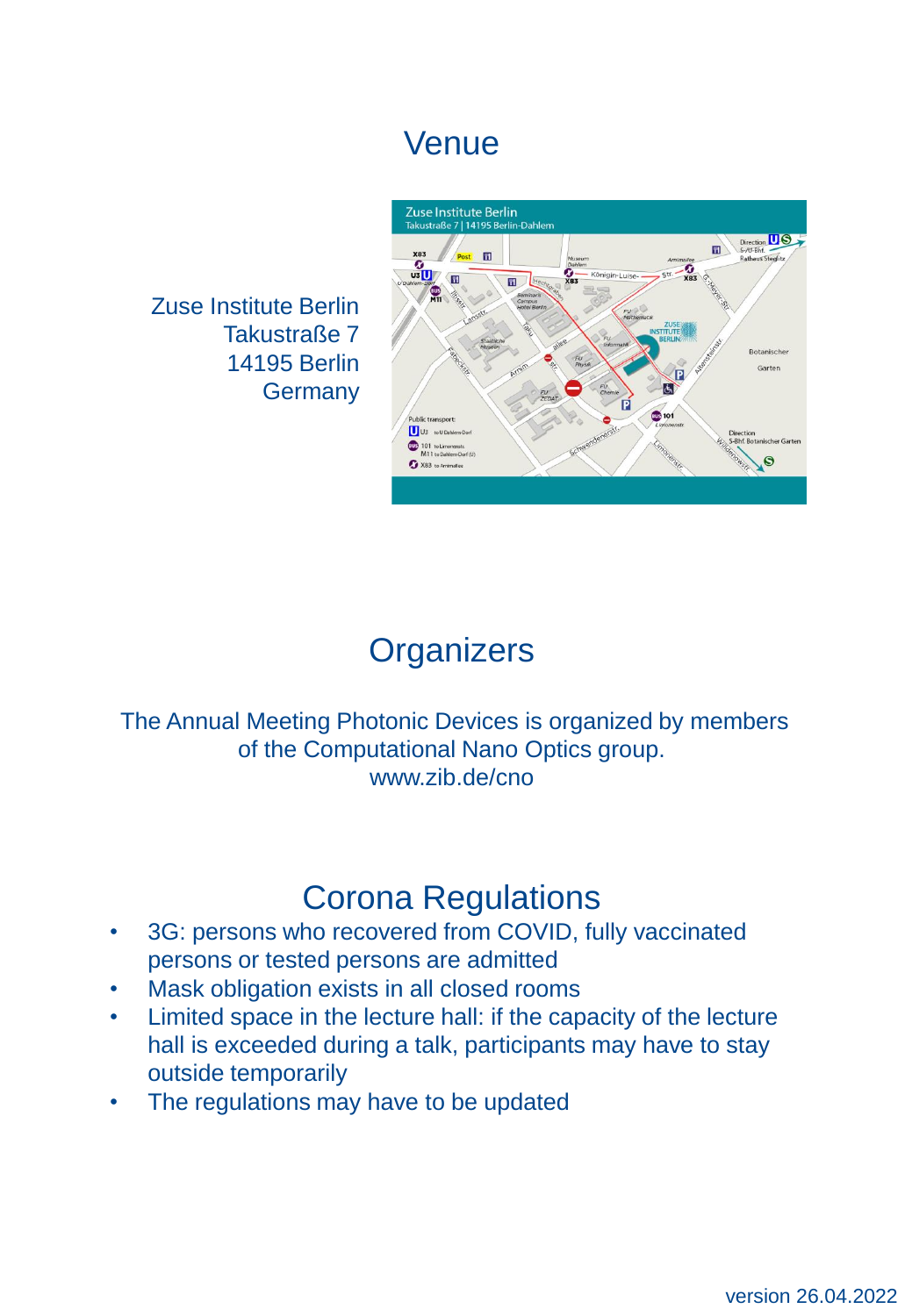### 14<sup>th</sup> Annual Meeting Photonic Devices AMPD2022 April 28-29, 2022 Thursday



| <b>From</b> | <b>Speaker</b>                | <b>Affiliation</b>                                             | <b>Title</b>                                                                                                                            |
|-------------|-------------------------------|----------------------------------------------------------------|-----------------------------------------------------------------------------------------------------------------------------------------|
| 09:00       | <b>Opening</b>                |                                                                |                                                                                                                                         |
| 09:15       | <b>Tim Liedl</b>              | Ludwig-<br>Maximilians-<br>Universität<br>München              | Assembling functional devices and<br>materials with DNA origami (invited)                                                               |
| 09:45       | Igor V.<br><b>Bondarev</b>    | <b>North Carolina</b><br>Central University,<br>Durham         | <b>Broadly Tunable Unidirectional Negative</b><br><b>Refraction with Ultrathin Periodically</b><br><b>Aligned Carbon Nanotube Films</b> |
| 10:00       | Despoina<br>Petousi           | <b>ADVA Optical</b><br>Networking, Berlin                      | Comparison of Depletion-Type PN Phase<br><b>Shifters for Silicon Photonics Mach-</b><br><b>Zehnder and Ring Modulators</b>              |
| 10:15       | Klaus Jäger                   | Helmholtz-<br>Zentrum Berlin für<br>Materialien und<br>Energie | World-record perovskite/silicon tandem<br>solar cells - the role of photonics                                                           |
| 10:30       | <b>Coffee</b><br><b>Break</b> |                                                                |                                                                                                                                         |
| 11:00       | Stephanie<br><b>Reich</b>     | Freie Universität<br><b>Berlin</b>                             | Nanoparticle supercrystals and<br>ultrastrong light-matter coupling in<br>materials (invited)                                           |
| 11:30       | <b>Matthias</b><br>Plock      | Zuse Institute<br><b>Berlin</b>                                | <b>Efficient Bayesian Target-Vector</b><br><b>Optimization for Parameter</b><br><b>Reconstruction Applications</b>                      |
| 11:45       | <b>Richard</b><br>Ciesielski  | Physikalisch-<br>Technische<br>Bundesanstalt,<br><b>Berlin</b> | Parameter-dependent study of periodic<br>nanostructures using soft X-ray<br>scatterometry and model-based<br>reconstruction             |
| 12:00       | Lunch<br><b>Break</b>         |                                                                |                                                                                                                                         |
| 13:30       | <b>Dominik</b><br>Lentrodt    | Albert-Ludwigs-<br><b>Universität</b><br>Freiburg              | Multi-mode quantum optics in lossy<br>resonators (invited)                                                                              |
| 14:00       | Emil V.<br>Denning            | Technische<br>Universität Berlin                               | Quantum nonlinear optics with atomically<br>thin semiconductors in electromagnetic<br>resonators                                        |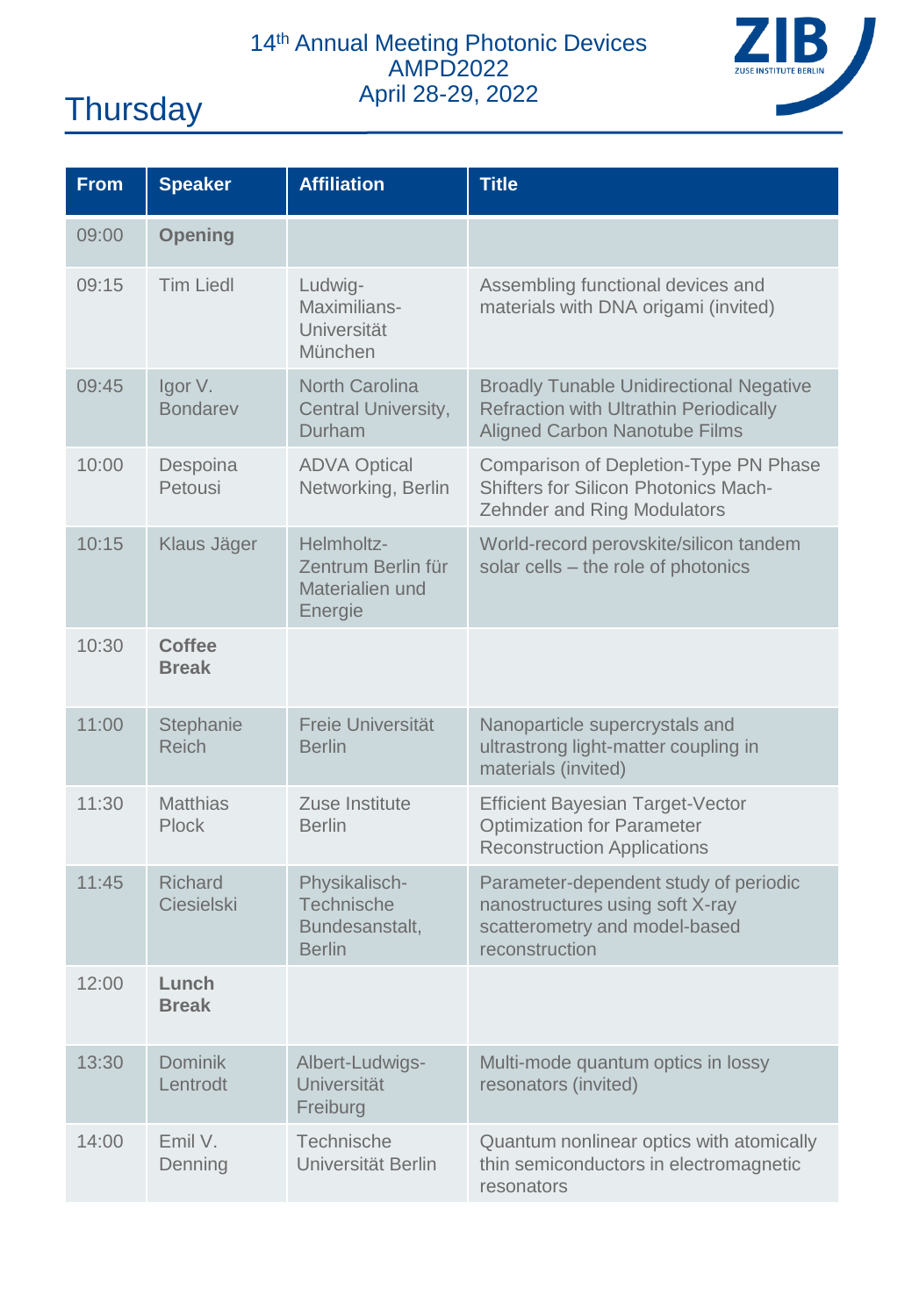

| <b>From</b> | <b>Speaker</b>                | <b>Affiliation</b>                                                  | <b>Title</b>                                                                                                 |
|-------------|-------------------------------|---------------------------------------------------------------------|--------------------------------------------------------------------------------------------------------------|
| 14:15       | Lara Greten                   | Technische<br>Universität Berlin                                    | Strong Exciton-plasmon coupling in<br>hybrids of 2D semiconductors and metal<br>supercrystals                |
| 14:30       | Julius Kullig                 | Universität<br>Magdeburg                                            | Light regulation by phase-space tailoring<br>in chaotic microcavities                                        |
| 14:45       | Tomasz<br>Czyszanowski        | Lodz University of<br>Technology                                    | Bound states in the continuum in all-<br>semiconductor configurations with broken<br>up-down mirror symmetry |
| 15:00       | Jose M.<br>Llorens            | Instituto de Micro y<br>Nanotecnología<br>IMN-CNM (CSIC),<br>Madrid | Mie-Tamm optical cavity structure for<br>high-performance single-photon sources                              |
| 15:15       | <b>Coffee</b><br><b>Break</b> |                                                                     |                                                                                                              |
| 16:00       | <b>Ora Bitton</b>             | Weizmann<br>Institute of<br>Science, Rehovot                        | Strong coupling in plasmonic cavities at<br>the single quantum emitter limit (invited)                       |
| 16:30       | Paweł<br>Mrowiński            | <b>Wrocław University</b><br>of Science and<br>Technology           | Towards Si-waveguide coupled quantum<br>dot single-photon source emitting in the<br>telecom C-band           |
| 16:45       | <b>Yujing Wang</b>            | Technical<br>University of<br>Denmark, Lyngby                       | Near-unity efficiency in ridge waveguide-<br>based on-chip single-photon source                              |
| 17:00       | Mohamed S.<br>Abdelkhalik     | Eindhoven<br>University of<br>Technology                            | Bringing nanophotonics into Light-<br>Emitting Diodes (LEDs) for ultra-high<br>brightness                    |
| 17:15       | Alexander N.<br>Sprafke       | <b>Martin Luther</b><br>University Halle-<br>Wittenberg             | Hyperuniform Disorder for Tailored Light<br><b>Scattering Metasurfaces</b>                                   |
| 17:30       | Carsten<br>Henkel             | Universität<br>Potsdam                                              | Extinction spectra of Au nano-particles<br>coated with resonant absorbers                                    |
| 17:45       | <b>End of Day</b>             |                                                                     |                                                                                                              |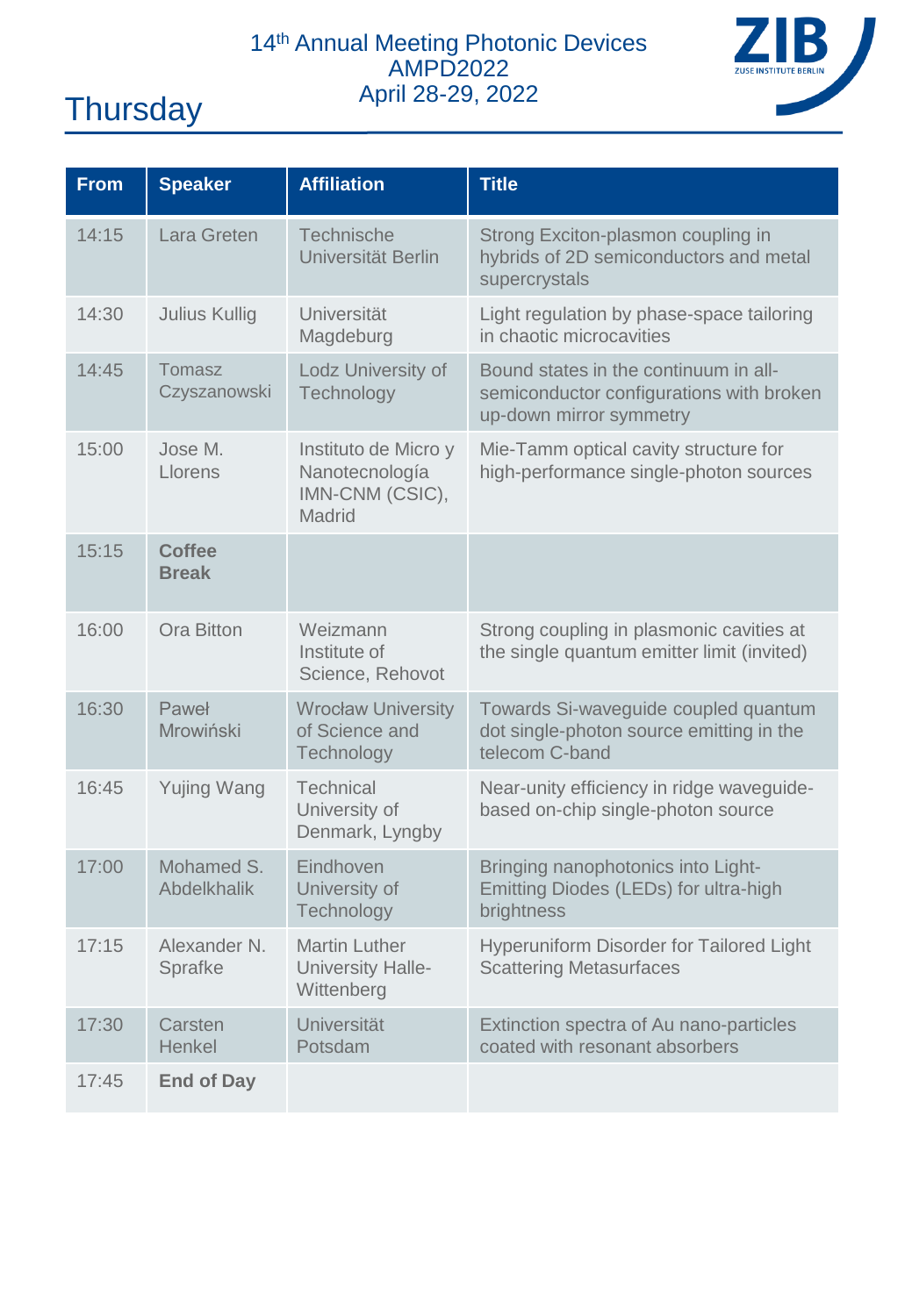

| <b>From</b> | <b>Speaker</b>                                  | <b>Affiliation</b>                                                   | <b>Title</b>                                                                                                                                                 |
|-------------|-------------------------------------------------|----------------------------------------------------------------------|--------------------------------------------------------------------------------------------------------------------------------------------------------------|
| 09:00       | Manuel<br>Katzer                                | Technische<br>Universität Berlin                                     | Impact of dark excitons on Förster type<br>resonant energy transfer between dye<br>molecules and atomically thin<br>semiconductors (invited)                 |
| 09:30       | Anna Andrle                                     | Physikalisch-<br>Technische<br>Bundesanstalt,<br><b>Berlin</b>       | The reconstruction of nanostructures from<br>grazing incidence X-ray fluorescence<br>measurements with a model-free<br>parameterization and machine learning |
| 09:45       | <b>Nils</b><br>Wauschkuhn                       | Physikalisch-<br>Technische<br>Bundesanstalt,<br><b>Berlin</b>       | Simultaneous dimensional and analytical<br>characterization of ordered<br>nanostructures using grazing emission X-<br>ray fluorescence                       |
| 10:00       | Jan Krüger,<br><b>Bernd</b><br><b>Bodermann</b> | Physikalisch-<br>Technische<br>Bundesanstalt,<br>Braunschweig        | Simulation and Machine Learning for<br>high-accuracy dimensional Microscopy                                                                                  |
| 10:15       | <b>Coffee</b><br><b>Break</b>                   |                                                                      |                                                                                                                                                              |
| 11:00       | <b>Tobias Kraus</b>                             | temicon GmbH                                                         | Manufacturing, characterization and<br>simulation of interference lithographic<br>stochastic gaussian surface diffusers of<br>varying feature size           |
| 11:15       | Philipp<br><b>Schneeweiß</b>                    | Humboldt-<br>Universität zu<br><b>Berlin</b>                         | Atomic spin-controlled non-reciprocal<br>Raman amplification of fibre-guided light                                                                           |
| 11:30       | Simone<br>Zanotto                               | CNR - Istituto<br>Nanoscienze &<br>Scuola Normale<br>Superiore, Pisa | Photonic and Phononic metasurfaces for<br>optomechanics                                                                                                      |
| 11:45       | Mohamed M.<br>Ghobara                           | Freie Universität<br><b>Berlin</b>                                   | Photonic jets generated by pennate<br>diatom valves                                                                                                          |
| 12:00       | Lunch<br><b>Break</b>                           |                                                                      |                                                                                                                                                              |